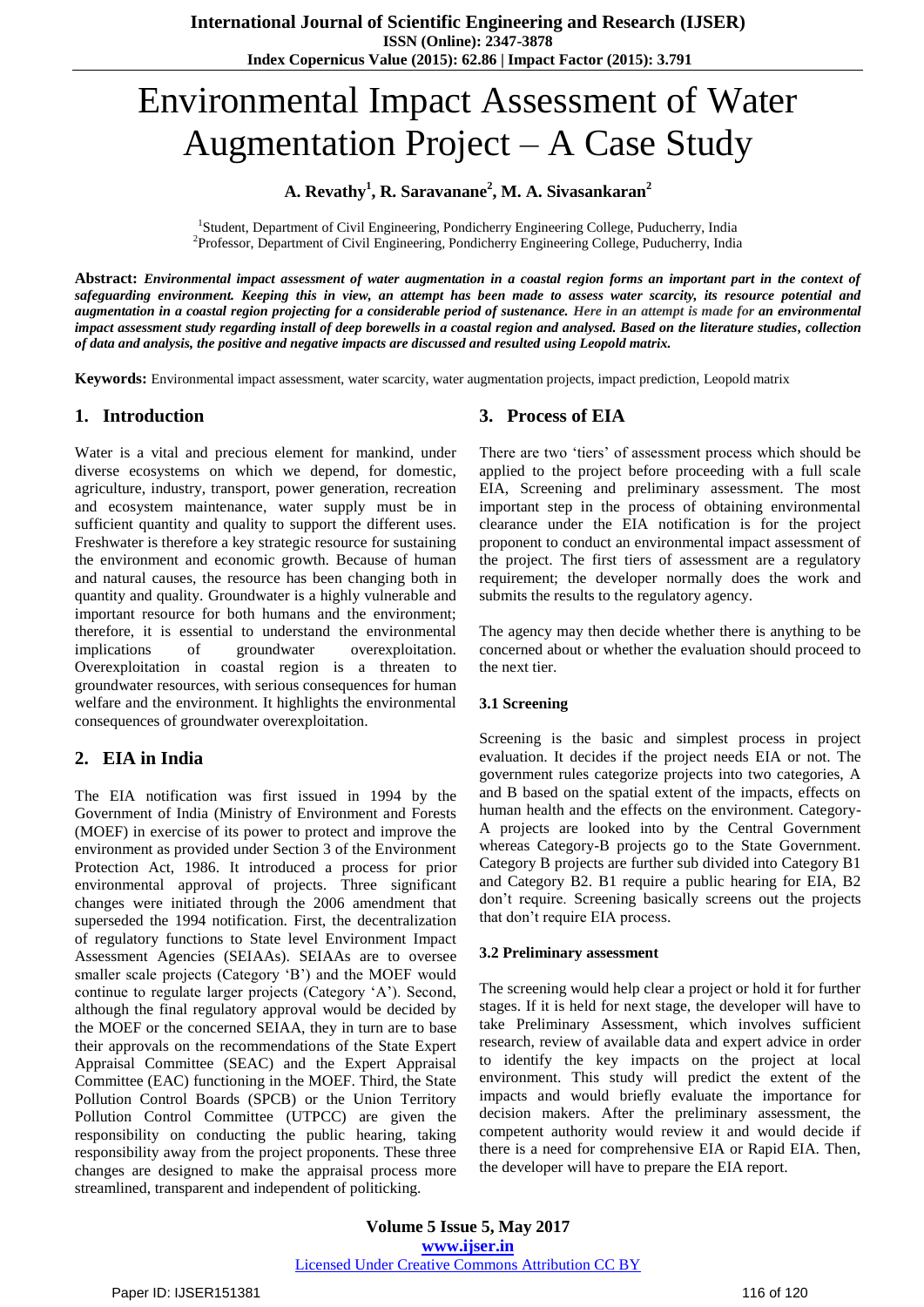#### **3.3 Scoping**

Scoping is yet another stage before the main EIA process begins. The EIA study team which was organized after preliminary assessment would get engaged into discussions with developers, investors, regulatory agencies, scientific institutions, local people etc. It would study and address all issues of importance and the concerns raised by various groups. Then the team would select the primary impacts for main EIA to focus and determines detailed and comprehensive Terms of Reference (ToR) for the main Environment Impact Assessment (EIA).

#### **3.4 Main EIA**

After "scoping", the main EIA begins. The EIA attempts to answer five questions basically:

- 1)What are the changes that happen as a result of the project?
- 2)What will be the extent of the changes?
- 3)Do the changes matter?
- 4)What needs to be done about them?
- 5)How can decision makers be informed of what needs to be done?

The EIA becomes a cyclic process of asking and further asking the first four questions until decision makers can be offered of workable solutions.

#### **3.4.1. Identification:**

Identification means the answer to the first question, i.e. "what are the changes that happen as result of the project?" If a preliminary assessment has been done it will have broadly reviewed the projects effect, and scoping will have focused the study on the most important issues for decision makers. Taking these findings in to account the full EIA study now formally identifies those impacts which should be assessed in detail. This identification phase of the study may use these or other methods-

1)Compile a list of key impacts.

- 2)Name all the projects sources of impacts.
- 3)Identify impacts themselves through the use of checklist, matrices, networks, overlays, models and simulations.

#### **3.4.2 Prediction**

As a next step, prediction determines the extent of the changes caused due to abstraction of groundwater in coastal zone. As far as practicable, prediction scientifically characterizes the impacts causes and effects and its secondary and synergetic consequences for the environment and the local community. Prediction follows an impact within a single environmental parameter in to its subsequent effects in many disciplines Prediction draws on physical, biological, socioeconomic and anthropological data techniques .In quantifying impacts, it may employ mathematical models, physical models, socio cultural models, economic models, experiments or expert judgments.

All prediction techniques by their nature involve some degree of uncertainty. So along with each attempt to quantify an impact, the study should also quantify the predictions uncertainty in terms of probabilities or margins of error.

#### **3.4.3 Evaluation**

The third question addressed by the  $EIA - "do$  the changes matter" is answered in the next step. It evaluates the predicated adverse impacts to determine whether they are significant enough to warrant mitigation. Thus judgment of significance can be based on one or more of the followings;

1)Comparison with laws, regulations or accepted standards.

- 2)Consultation with the relevant decision makers.
- 3)Reference to preset criteria such as protected sites features of species.
- 4)Acceptability to the local community or the general public.

#### **3.4.4 Mitigation**

A wide range of measures are proposed to prevent, reduce, remedy or compensate for each of the adverse impacts evaluated as significant. All mitigation measures cost something and this cost must be quantified too. These various measures are then compared, trade-offs between alternative measures are weighed. The action plan includes technical control measures, an integrated management scheme (for a major project) monitoring, contingency plans, operating practices, project scheduling, or even joint management (with affected groups).

#### **3.4.5 Documentation**

The EIA document itself is a technical tool that identifies, predicts, and analyses impacts on the physical environment, as well as social, cultural, and health impacts. If the EIA process is successful, it explores alternatives and mitigation measures to reduce the adverse impact of a proposed project.

#### **3.5 Public participation**

Public participation is necessary for minimizing or avoiding public controversy, confrontation and delay, and can make a<br>positive contribution to the EIA process. Clark the EIA process. Clark [\(1994\)](http://www.biodiversity.ru/coastlearn/pp-eng/references.html) suggests that public participation in EIA has a critical role to play in helping to integrate economic, social and environmental objectives. At every stage of EIA, public participation is necessary.

## **4. Water Scarcity**

Water scarcity can be measured by per capita availability. One of the most frequently referenced indicators of water scarcity definitions stems (Falkenmark & Widstrand, 1989). They offer a measure of water scarcity based on a ratio of population and the total annual natural water supply, or available water, in a country. The study used estimates of national water availability and population to calculate annual per capita water availability, and ranked water scarcity levels according to per capita water availability thresholds.

**Volume 5 Issue 5, May 2017 www.ijser.in** Licensed Under Creative Commons Attribution CC BY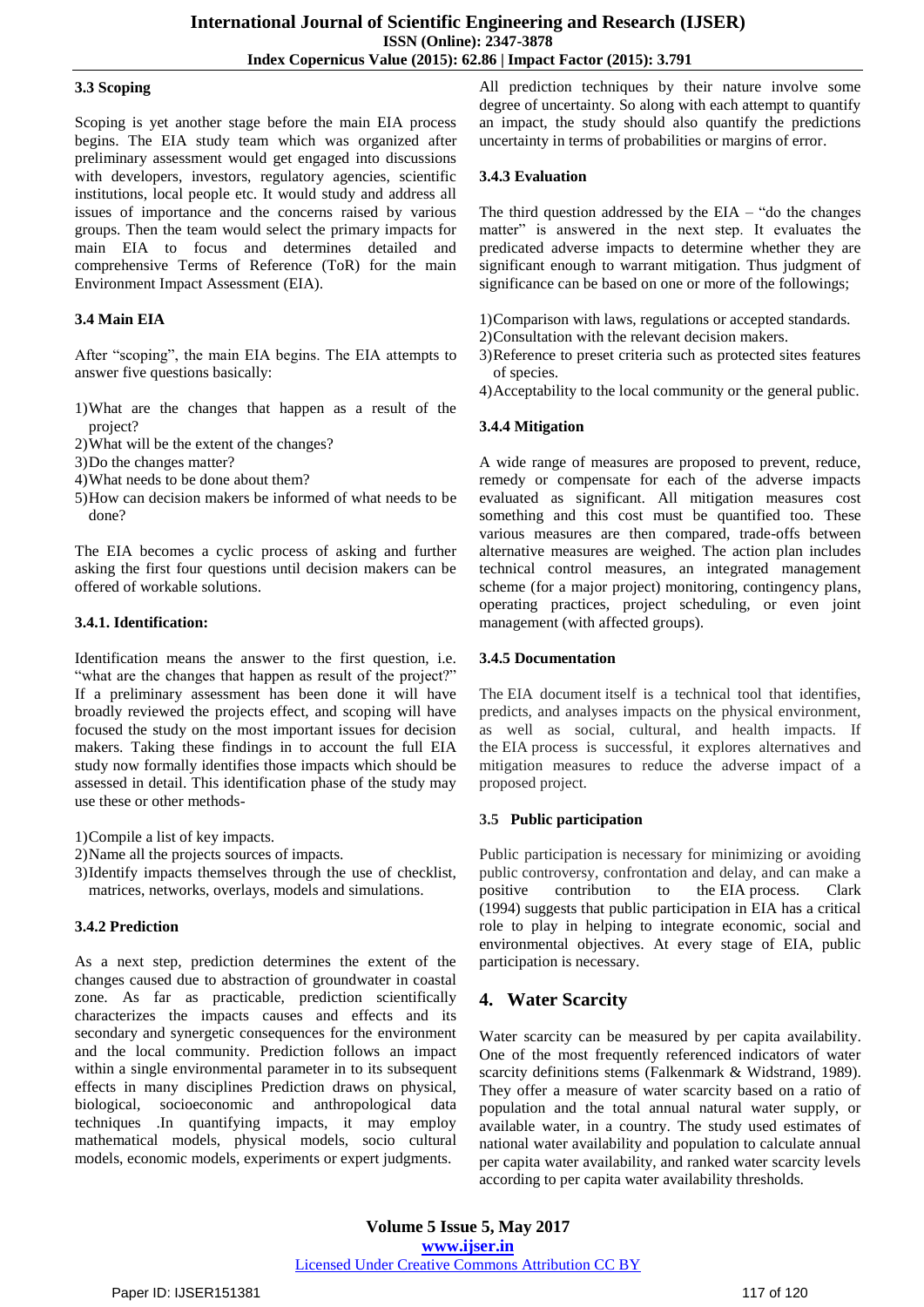#### **4.1 Forecasting Water Scarcity**

A good grasp of how present population pressures and human activities affect today's water scarcities is a necessary starting point for a well-informed discussion on how pronounced water stress in certain areas may affect population in different areas in the future (Kirstin Dow et al, 2005). Water scarcity is not a static phenomenon; rather, it depends on how well local, regional and even global demands are balanced with respect to limited natural supplies, and possibly augmented with additional technical supplies such as desalination or virtual water imported into a region in the form of grain or other products. Any such assessment of future water situations will rest on assumptions about future water use practices and demands for water quantity and quality and how these relate to a variety of key parameters such as changes in population, economy, technology innovations, and behavior. There are great uncertainties on the natural supply side, mainly due to global warming and possible climate change trends.

Coastal region with a population of 9,46,600 is taken as case study. The water demand is 127 MLD and water availability is 117MLD that results in scarcity of 15MLD. The population of region is predicted using incremental increase method, thereby calculating water demand and its scarcity.



**Figure 1:** water Demand - Supply



**Figure 2:** Graphical representation of scarcity

## **5. Water Augmentation**

From the population and water demand prediction made, it is very much clear that the coastal region is highly prone to water scarcity in the future years. In order to meet up with the scarcity, it is necessary to propose water supply augmentation projects.



**Figure 3** water augmentation methods

# **6. EIA Using Leopold Matrix**

According to the Leopold matrix method, EIA should consist of three basic elements: a) a listing of the effects on the environment that the proposed development may induce, including the estimate of the magnitude of each of the effects; b) an evaluation of the importance of each of the effects; and c) a summary evaluation, which is a combination of magnitude and importance estimates. For the analysis of possible impacts of certain activities and procedures during the construction is made.

Impact factors have been evaluated separately for each environmental component relevant for the scope of this study, and scored on a scale from 0 to 5 for impact magnitude, according to the following scale:

- 0 no observable effect
- 1 low effect
- 2 tolerable effect
- 3 medium high effect
- 4 high effect
- 5 very high effect

In Table 2, the activities in the phase of installing borewells well as possible impacts during the period of exploitation is made.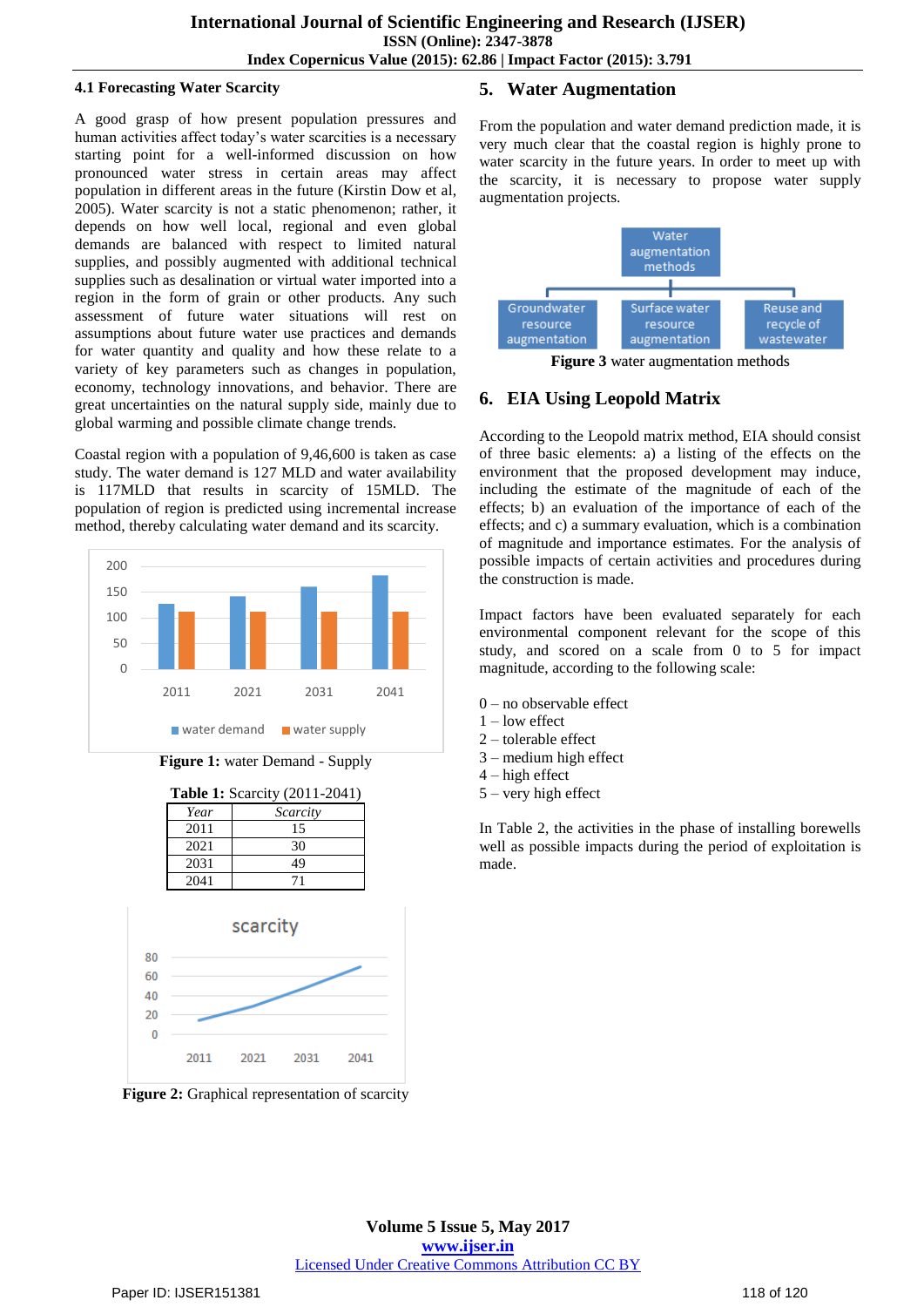**Table 2:** Magnitude of Impact

| Project activities<br>Environmental<br>parameters                      | requirement<br>Land      | requirement<br>Labour | Drilling wells | Trench digging   | Collection tank<br>construction | Laying of pipes  | Pumping water    | More use of<br>water | disinfection     | Sum of IF<br>values | Average          |
|------------------------------------------------------------------------|--------------------------|-----------------------|----------------|------------------|---------------------------------|------------------|------------------|----------------------|------------------|---------------------|------------------|
| Surface water quality                                                  | $\mathbf{1}$             | $\overline{0}$        | $\mathbf{1}$   | $\mathbf{1}$     | $\theta$                        | $\overline{0}$   | $\theta$         | $\mathbf{1}$         | $\mathbf{1}$     | 5                   | 0.5              |
| Surface water<br>quantity                                              | $\mathbf{1}$             | $\mathbf{1}$          | $\overline{2}$ | $\overline{c}$   | $\mathbf{1}$                    | $\mathbf{1}$     | 2                | $\mathbf{2}$         | $\boldsymbol{0}$ | 12                  | 1.3              |
| Flora (Tress and<br>Plants)                                            | 3                        | $\mathbf{1}$          | 3              | 3                | $\overline{2}$                  | $\overline{c}$   | 3                | $\overline{4}$       | $\mathbf{1}$     | 22                  | 2.4              |
| Ornitho fauna (Birds)                                                  | $\mathbf{1}$             | $\theta$              | $\mathbf{1}$   | $\mathbf{0}$     | $\theta$                        | $\mathbf{0}$     | $\theta$         | $\mathbf{1}$         | $\boldsymbol{0}$ | 3                   | 0.3              |
| Chiropteran fauna                                                      | $\overline{0}$           | $\mathbf{0}$          | $\mathbf{1}$   | $\overline{0}$   | $\overline{0}$                  | $\overline{0}$   | $\mathbf{0}$     | $\mathbf{1}$         | $\mathbf{0}$     | $\overline{2}$      | 0.2              |
| Terrestrial wildlife<br>habitat                                        | $\overline{c}$           | $\theta$              | $\overline{2}$ | $\overline{2}$   | $\mathbf{1}$                    | $\mathbf{1}$     | $\mathbf{1}$     | $\overline{c}$       | $\mathbf{0}$     | 11                  | 1.2              |
| Rare /endangered<br>species                                            | $\mathfrak{2}$           | $\theta$              | $\overline{4}$ | $\mathbf{2}$     | $\mathbf{1}$                    | $\overline{c}$   | 3                | $\overline{4}$       | $\mathbf{0}$     | 18                  | 2.0              |
| Highways/railways                                                      | $\mathbf{1}$             | $\boldsymbol{0}$      | $\overline{2}$ | $\overline{2}$   | $\mathbf{1}$                    | $\overline{2}$   | $\mathbf{0}$     | $\boldsymbol{0}$     | $\boldsymbol{0}$ | $\overline{8}$      | $\overline{0.8}$ |
| Water supply                                                           | $\boldsymbol{0}$         | $\mathbf{1}$          | $\theta$       | $\boldsymbol{0}$ | $\overline{0}$                  | $\mathbf 1$      | $\mathbf{1}$     | 3                    | $\mathbf{1}$     | $\overline{7}$      | 0.7              |
| Agriculture                                                            | $\overline{\mathcal{L}}$ | $\overline{0}$        | 3              | $\overline{4}$   | $\overline{2}$                  | $\overline{2}$   | $\overline{4}$   | 5                    | $\overline{2}$   | 26                  | 2.8              |
| Housing                                                                | $\mathbf{1}$             | $\mathbf{0}$          | $\overline{2}$ | $\overline{2}$   | $\overline{1}$                  | $\overline{2}$   | $\overline{2}$   | $\overline{3}$       | $\mathbf{1}$     | 14                  | $\overline{1.5}$ |
| Health                                                                 | $\boldsymbol{0}$         | $\mathbf{1}$          | $\Omega$       | $\overline{0}$   | $\boldsymbol{0}$                | $\mathbf{1}$     | $\mathbf{2}$     | $\mathbf{1}$         | $\overline{3}$   | 8                   | $\overline{0.8}$ |
| Socio-economic                                                         | 1                        | 3                     | 1              | $\boldsymbol{0}$ | $\mathbf{1}$                    | $\boldsymbol{0}$ | 1                | $\mathfrak{2}$       | $\boldsymbol{0}$ | 9                   | 1.0              |
| Groundwater quality                                                    | $\mathbf{1}$             | $\mathbf{0}$          | $\overline{2}$ | $\overline{3}$   | $\overline{0}$                  | $\overline{2}$   | 3                | $\overline{4}$       | $\boldsymbol{0}$ | 15                  | 1.6              |
| Groundwater<br>quantity                                                | $\mathbf{0}$             | $\mathbf{1}$          | 3              | $\overline{2}$   | $\mathbf{0}$                    | $\overline{2}$   | $\overline{4}$   | 5                    | $\mathbf{0}$     | 17                  | 1.8              |
| Aquifer pressure                                                       | 1                        | $\Omega$              | 1              | $\overline{c}$   | $\mathbf{0}$                    | $\mathbf{2}$     | $\overline{4}$   | 5                    | $\mathbf{0}$     | 15                  | 1.6              |
| Soil                                                                   | $\overline{2}$           | $\overline{0}$        | $\mathbf{1}$   | $\overline{2}$   | $\boldsymbol{0}$                | $\overline{c}$   | $\overline{3}$   | $\overline{4}$       | $\mathbf{0}$     | 14                  | 1.5              |
| Noise                                                                  | $\overline{0}$           | $\mathbf{1}$          | $\mathbf{1}$   | $\boldsymbol{0}$ | $\overline{0}$                  | $\overline{0}$   | $\boldsymbol{0}$ | $\overline{0}$       | $\mathbf{0}$     | $\overline{2}$      | $\overline{0.2}$ |
| Aesthetic                                                              | $\mathbf{1}$             | $\mathbf{0}$          | $\mathbf{1}$   | $\boldsymbol{0}$ | $\mathbf{1}$                    | $\mathbf{0}$     | $\overline{c}$   | $\overline{4}$       | $\boldsymbol{0}$ | 9                   | 1.0              |
| Land use                                                               | $\overline{3}$           | $\mathbf{1}$          | $\overline{2}$ | $\overline{3}$   | $\overline{3}$                  | $\overline{c}$   | $\mathbf{1}$     | $\mathbf{1}$         | $\overline{0}$   | $\overline{16}$     | 1.7              |
| Cumulative values of<br>IF according to<br>environmental<br>parameters | 25                       | 9                     | 33             | 30               | 14                              | 24               | 36               | 52                   | 9                |                     |                  |
| Average                                                                | 1.2                      | 0.4                   | 1.6            | 1.5              | 0.7                             | 1.2              | 1.8              | 2.6                  | 0.45             | I.F                 | 1.3              |

## **7. Impact – Result and Discussion**

Water availability problems occur when the demand for water exceeds the amount available during a certain period. They happen frequently in areas with low rainfall and high population density, and in areas with intensive agricultural or industrial activity. Apart from problems in providing water to users, over-exploitation of water leads to the drying-out of water courses and wetland areas as well as saline-water intrusion in aquifers. Groundwater is the dominant source of freshwater. Often water is being sucked from beneath the ground faster than it is being replenished through rainfall. To augment supplies of high-quality fresh water humans have increasingly turned to groundwater, and advances in drilling and pumping technology have made it convenient and economical to do so. Groundwater taping is large but it is not an unlimited natural reservoir. Its sustainability ultimately depends on balanced withdrawals with rates of recharge. The results are sinking water tables, empty wells, higher pumping costs and, in coastal areas, the intrusion of saltwater from the sea which downgrades the groundwater. Lack of groundwater and depletion in water table affects the surface water. Loss of surface water has impacts on biodiversity-plant and animal life.

One of the potential problems with groundwater is that it is low in dissolved oxygen but high in total dissolved gas concentration that affects the ecological balance of the environment. Unregulated groundwater extraction leading to over exploitation of the groundwater resources with resultant increase in concentration of the fluorides in the groundwater was under scanner in much litigation. Because of saline intrusion, groundwater can no longer be used for domestic consumption or irrigation purpose. It has Impacts on the hydrologic fundamentals which involve groundwater flow system, controlling aquifer in responses to exploitation, and surface water-groundwater interactions.

The average assessment of effects of cumulative impact factors on environmental components is 1.3 (Table 2). This impact factor value is between the low effects and tolerable effect.

Augmenting water from groundwater resource by installing borewells especially in coastal region tends to affect the environment that includes: